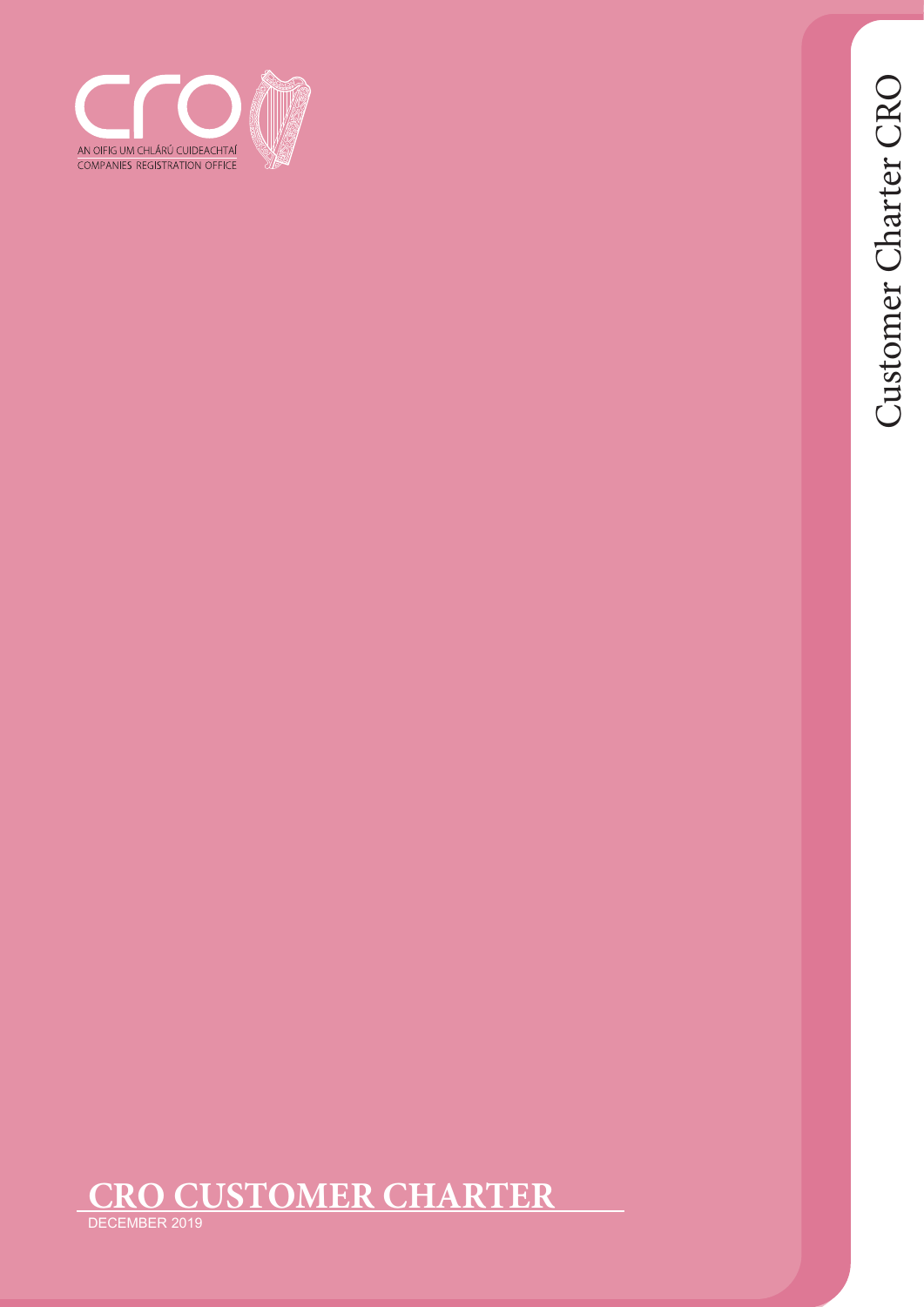# **COMPANIES REGISTRATION OFFICE CUSTOMER CHARTER**

The Companies Registration Office is the central location where public statutory information on Irish companies is available. The Office deals with the registration of new companies and the registration and making available for inspection of a range of statutory documents and the statutory receipt of mortgages and charges. The Office is also responsible for the registration of business names.

The Mission Statement of the CRO is to ensure a high level of filing of returns due, a rapid turn around of the information on those returns with the assurance that the information provided to us complies with the relevant statutory provisions and that the information supplied by us accurately reflects that provided.

The Companies Registration Office is committed to delivering the highest quality service to our customers and to ensuring continuous improvement in the standard of service that we provide.

The CRO views the customer as the person to whom we are responsible for providing an efficient public service during the course of their business with this office.

### **Service Provision**

The Office deals with the registration of new companies and the registration and making available for inspection of a range of statutory documents and the statutory receipt of mortgages and charges.

We will:

- Register new companies within 5 working days (Online A1 Fé Phráinn), 10 working days (Fé Phráinn), 15 working days (ordinary)
- Register re-registrations and changes of name within 10 working days of receipt
- Make scanned images of documents available within 10 working days of registration onto the Register
- Supply images and print-outs requested by post within 4 days
- Supply duplicate certs, print-outs or images requested online within 30 minutes
- Publish notice of intent to strike off companies and lists of dissolved companies on the CRO website.
- Register electronically filed Business Names applications within 10 working days and manually filed applications within 20 working days.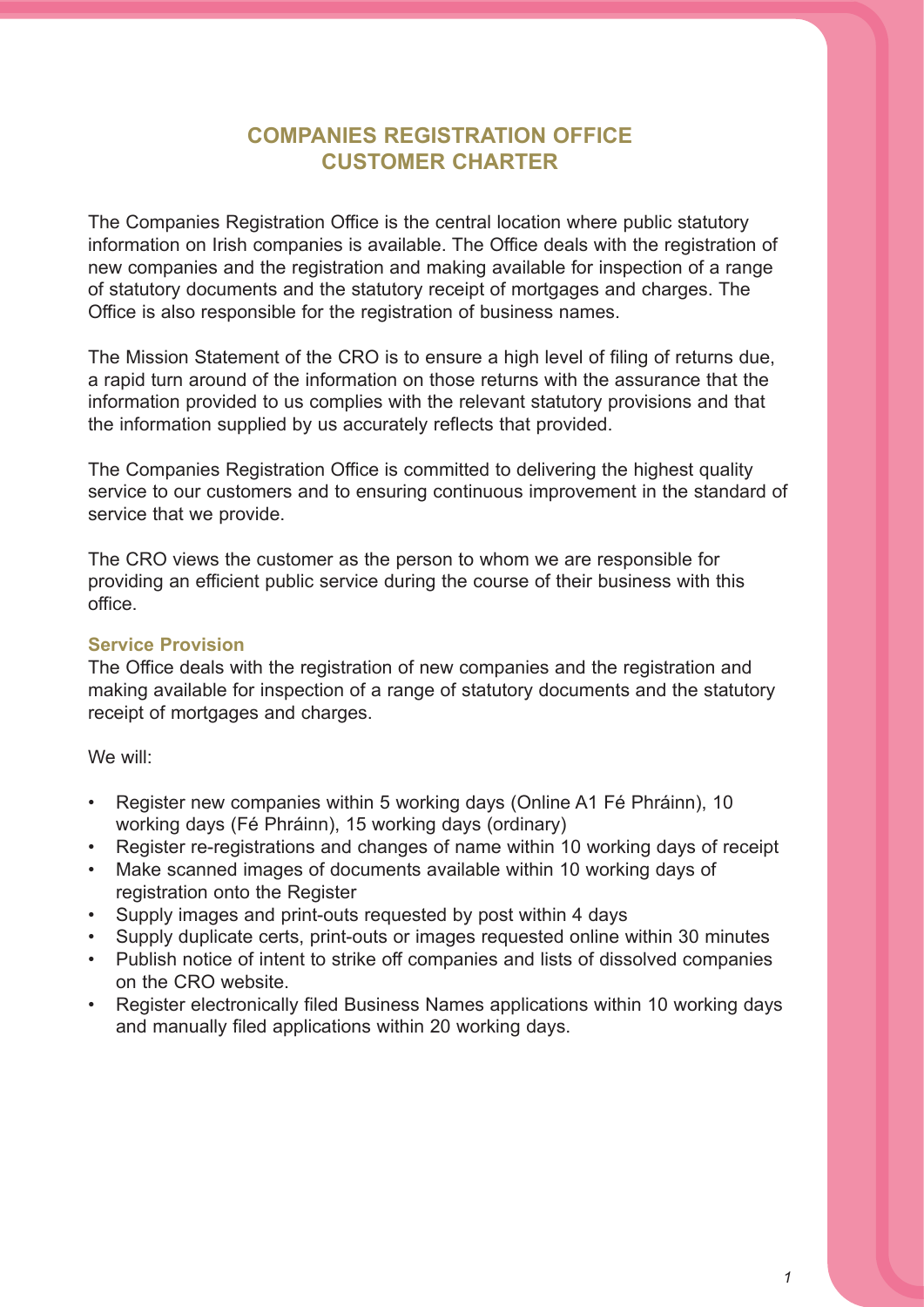### **Consultation with Customers**

The CRO encourages and benefits greatly from meaningful consultation with, and participation by, the customer in relation to the development, delivery and review of its services.

We will continue this consultation via a number of fora:

- Stakeholders Forum Three meetings per year.
- CROTech, the Companies Registration Office Technical Users Forum one meeting per year.

CRO will be pro-active in its use of its user committees. We will use these committees to feed directly into policy formation and quality testing.

### **Information Provision**

A dedicated Information Unit provides a front line service to customers who contact the Office by telephone, fax, post and e-mail. We will continue to ensure that the Unit is manned by highly trained, qualified staff.

### *Telephone*

When contacting us by telephone we aim to:

- answer all calls as promptly as possible
- identify ourselves on answering
- tell you your place in the queue
- deal with your query immediately or
- if it is a difficult query, arrange that you are responded to within 24 hours

#### *e-mail*

When contacting us by e-mail we aim to:

- acknowledge all e-mails on receipt
- reply to all emails as promptly as possible
- write in clear language

### *Letter post*

When contacted by letter, we aim to:

- acknowledge all correspondence within 4 working days Provide a full reply within 15 working days in 90% of cases. If this is not possible an interim reply will issue informing you when you can expect a full reply
- Write in simple, clear language
- Provide contact name, number, address and e-mail address on all correspondence.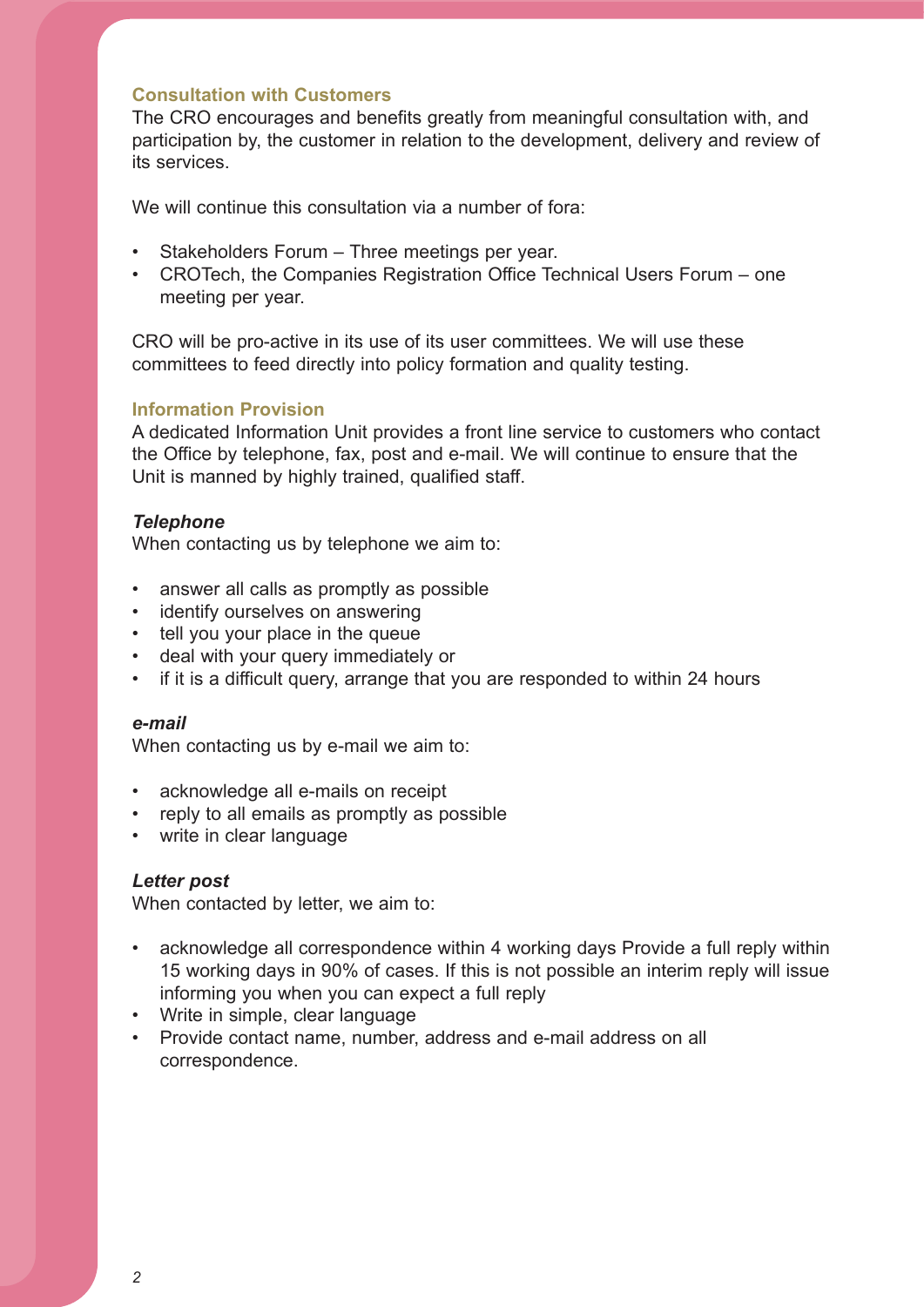## *General*

We will aim to keep our customers informed by:

- attending open days organised by local enterprise offices and professional representative bodies countrywide
- issuing monthly e-zines to subscribers
- media publicity
- conducting advertising campaigns

## *Website*

The CRO website is one of the most visited sites in the country with over one million hits per month and one of the largest, with access to a database of 660,000 companies and 650,000 business names and is a vital source of information for company directors.

We will:

- Continue to comply with web accessibility guidelines
- Update it regularly and keep it easy to use
- Enhance pre-filled forms to create greater legal certainty and reduce costs
- Have cutting-edge online search facilities
- Keep downtime below 1%
- Forewarn of any downtime for maintenance purposes

# **Customer Complaints**

If you are unhappy with the service you have received from the CRO and if the issue cannot be resolved to your satisfaction with the staff member or section you have been dealing with, you can make a formal complaint to the CRO Information officer (see contact details below).

The CRO Information officer will deal with your complaint properly, fairly and impartially in accordance with best practice.

If you are not satisfied with the outcome of the investigation by the CRO Information officer you have the right of appeal to a senior officer. If the matter remains unresolved, you have the right of further appeal to the Office of the Ombudsman.

# **Freedom of Information**

The Companies Registration Office complies fully with the terms of the Freedom of Information Act 2014 (as amended). We will make every effort to provide you with as much information as possible informally, without resort to the terms of the Act. However, should you wish to make a formal request under the Act, you should contact the FOI officer. Tel: (01) 804 5200.

# **Services through Irish**

We will aim to do our best to facilitate our customers who wish to conduct their business in Irish in accordance with our obligations under the Official Languages Act 2003. If you write to us in Irish, we will reply to you in Irish. We will publish important documents such as our Annual Report simultaneously in Irish and English. We will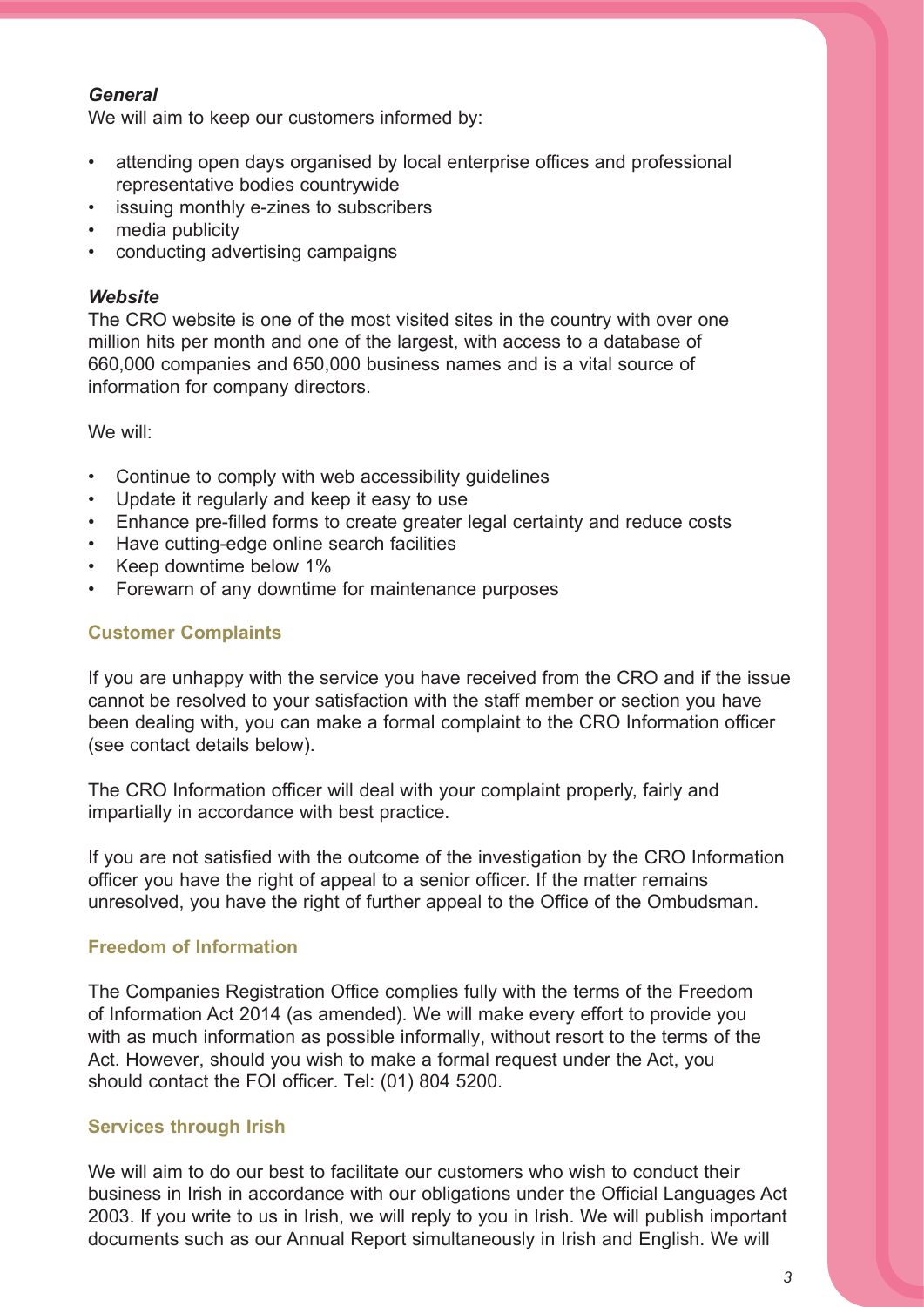also publish other information and material in Irish on our website - www.cro.ie. This customer charter is available in Irish.

## **Public Office**

The Companies Registration Office is open to the public from 9.30am to 4.30pm Monday to Friday. The office opens during lunchtime for the lodgement of documents and to conduct searches only.

If you have a query which might require specialist knowledge you should attend between 10.00am and 1.00pm or 2.15pm and 4.30pm.

The telephone service is operational from 10.00am to 12.30pm and from 2.30pm to 4.00pm Monday to Friday. Before calling, please check our website www.cro.ie to see if your question is answered there. The office is closed on all Public and Bank Holidays.

### **Access**

We will ensure that:

- the Office is accessible for wheelchair users
- the Health and Safety Committee conducts regular inspections of the building to identify any potential breaches of regulations and ensures that these are dealt with promptly
- the CRO will endeavour to provide access to documents in a suitable format
- we will see you punctually at the scheduled time where appointments have been made.

### **Access Officer**

An Access Officer is a specially assigned staff member who is responsible for co-ordinating assistance and guidance for persons with disabilities, to access to the widest possible extent, the full range of services that we provide. In addition, our Access Officer will also act as a point of contact for people with disabilities seeking advice on a range of issues, including how best to access our building, as well as the range of publications in alternate formats that we can make available.

Our Access Officer, in accordance with Section 26(2) of the Disability Act 2005, is Mr. Mark Donoghue.

### **Contact Details**

Mr. Mark Donoghue, the Companies Registration Office Information Officer and Access Officer, may be contacted directly at:

Companies Registration Office, Bloom House, Gloucester Place Lower, Dublin 1

Telephone: (01) 804 5251 Email: mark.donoghue@dbei.gov.ie